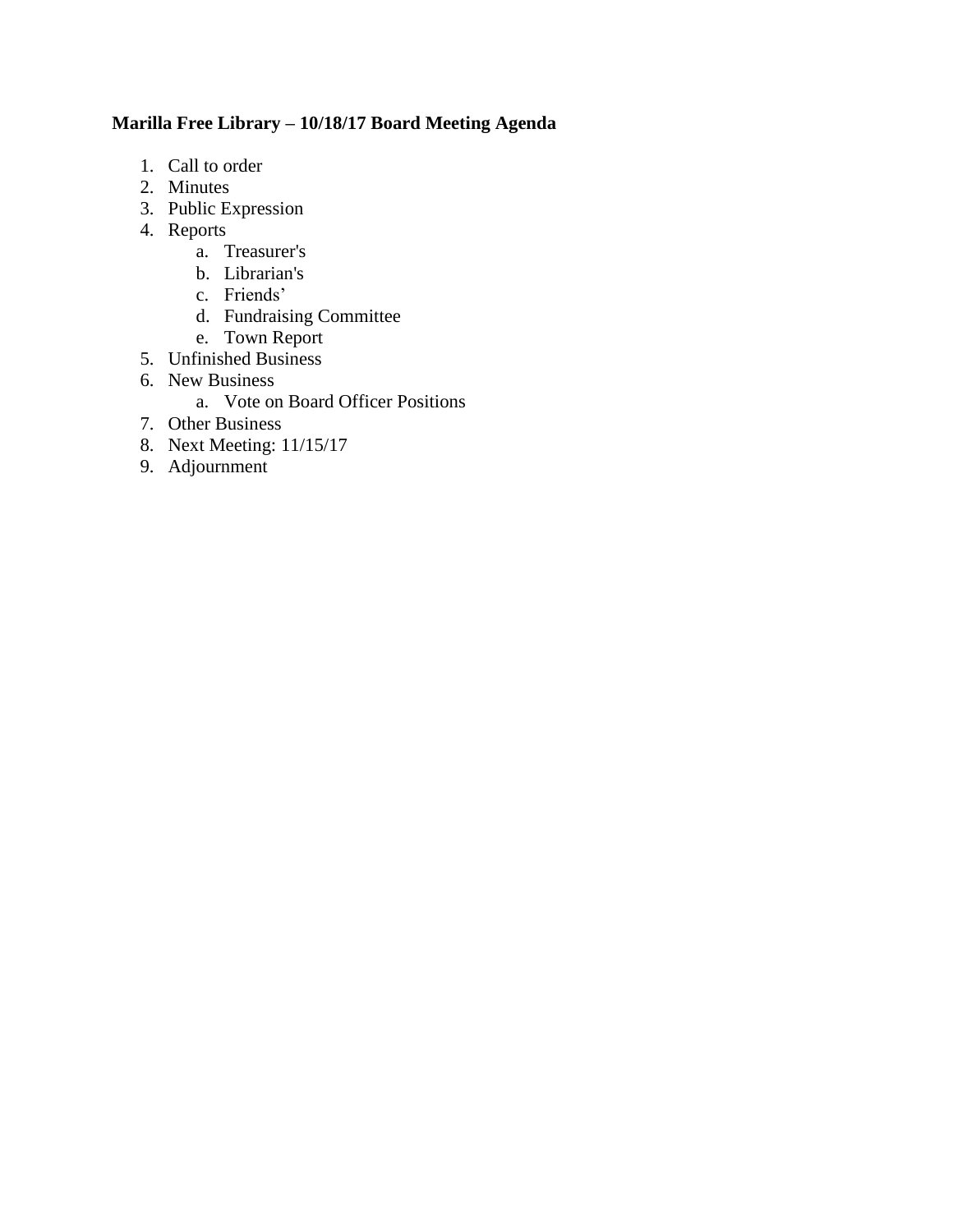### **Marilla Free Library – 10/18/17 Board Meeting Minutes**

- **1. Call to order -** 6:32pm. *In attendance*: Kristen Matthews, Joanne Goellner, Marsha Wingate, Martha Mummery, Rachelle Walker. *Absent*: Jay Walkowiak, Lorraine Martzolf, Judy Farmer. *Also Present:* Julie Lathrop
- **2. Minutes -** Previous meeting minutes approved as written. *1 st motion Rachelle Walker, 2nd by Marsha Wingate: all in favor with none opposed.*
- **3. Public Expression –** no public expression
- **4. Reports**
	- **a. Treasurer's -** *(for full account details including balances, see the Treasurer's Report on file at the library)* Memorial Checking had no activity for September. The Memorial Savings account earned .39 in interest. The Fundraising Account stands at \$18,338.65, Town Funds \$31,034.27, Operating \$1614.65 and CD has a balance of \$177,146.07.
	- **b. Librarian's – (***see Librarian Report on file at Library for complete details)*  Laptop and Patron count were both up for the month, while other areas (circulation, wireless use, etc) were down. There were no programs in September. Tuesday Book Club will meet October 24<sup>th</sup>. The Friends of the Marilla Free Library Book Sale made \$2,393.05 in sales. An additional \$18.50 was put into the donation jar for the expansion. Shannon presented an invoice from the electrician as well as an invoice for another Makerspace item (Bee-bot) that arrived.

*A motion was made to approve payment of \$117.48 for the electrician bill. 1st motion made by Marty, 2nd by Joanne; all in favor and none opposed.*

*A motion was made to approve payment of \$130.90 of the Makerspace item. 1st motion made by Marsha, 2nd by Marty; all in favor and none opposed.*

Several donations were made to the library:

\$200 from David Wyzykowski to be deposited to the Memorial Savings Account. \$83 from the Seniors Pavilion concert.

We also received State Aid:

\$2500 from Senator Gallivan for technology to be deposited in the Memorial Savings Account.

**c. Friends' –** the group is asking for a new Trustee Board liaison to attend their meetings and share information. The previous liaison from the Board resigned. Rachelle and Marty stepped up and will share the role. The Friends are considering hosting an open house/mingle event and are still working on their 501c3 and other duties related to changing officers. They are also still working on ordering Legos for the Lego Club they are sponsoring. The Friends of the Marilla Library has seen a fluctuation in members, gaining some and losing others. They